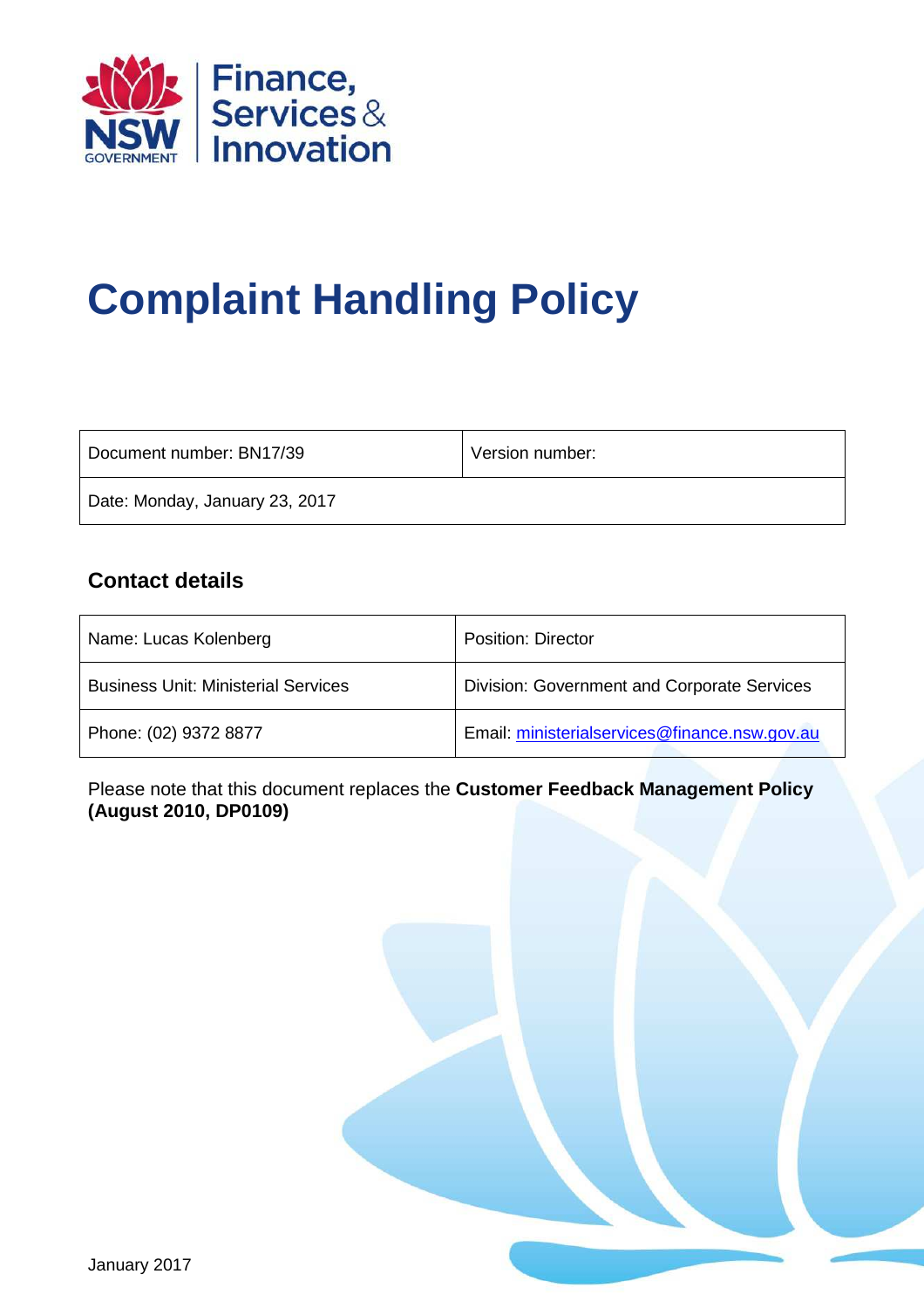## **Table of Contents**

|    |     | <b>Complaint Handling Policy</b>                          | 1              |  |
|----|-----|-----------------------------------------------------------|----------------|--|
| 1. |     | <b>Policy Statement</b>                                   | 1              |  |
|    | 1.1 | Objectives                                                | $\mathbf 1$    |  |
|    | 1.2 | Scope                                                     | $\mathbf{1}$   |  |
|    | 1.3 | <b>Ethical Conduct</b>                                    | $\mathbf 1$    |  |
| 2. |     | <b>Policy Components</b>                                  | $\mathbf 2$    |  |
|    |     | <b>Organisational Commitments</b>                         | $\overline{2}$ |  |
| 3. |     | <b>Terms and Definitions</b>                              | 4              |  |
| 4. |     | <b>Guiding principles</b>                                 |                |  |
|    | 4.1 | Facilitate complaints                                     | 6              |  |
|    | 4.2 | Respond to complaints                                     | $\overline{7}$ |  |
|    | 4.3 | Manage the parties to a complaint                         | 8              |  |
| 5. |     | <b>Complaint management system</b>                        |                |  |
|    | 5.1 | Introduction                                              | 10             |  |
|    | 5.2 | Receipt of complaints                                     | 10             |  |
|    | 5.3 | Acknowledgement of complaints                             | 10             |  |
|    | 5.4 | Initial assessment and addressing of complaints           | 10             |  |
|    | 5.5 | Providing reasons for decisions                           | 11             |  |
|    | 5.6 | Closing the complaint, record keeping, redress and review | 11             |  |
|    | 5.7 | Alternative avenues for dealing with complaints           | 12             |  |
|    | 5.8 | The three levels of complaint handling                    | 12             |  |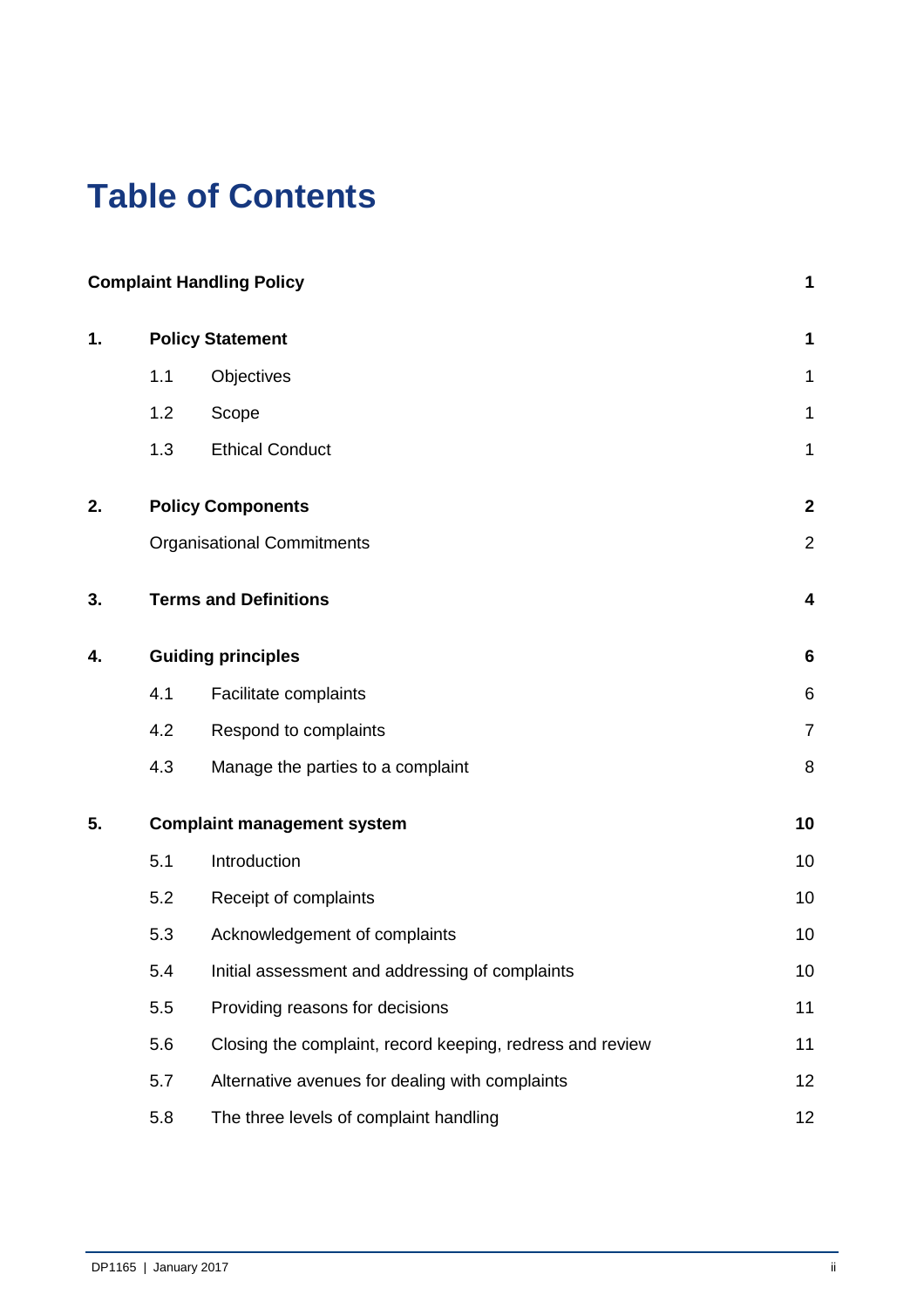| 6. | <b>Accountability and learning</b> | 13                                            |    |
|----|------------------------------------|-----------------------------------------------|----|
|    | 6.1                                | Analysis and evaluation of complaints         | 13 |
|    | 6.2                                | Monitoring of the complaint management system | 13 |
|    | 6.3                                | Continuous improvement                        | 13 |
| 7. |                                    | <b>Related Policies and Documents</b>         | 14 |
| 8. |                                    | <b>Document Control</b>                       | 16 |
|    | 8.1                                | <b>Document Approval</b>                      | 16 |
|    | 8.2                                | <b>Document Version Control</b>               | 16 |
|    | 8.3                                | <b>Review Date</b>                            | 16 |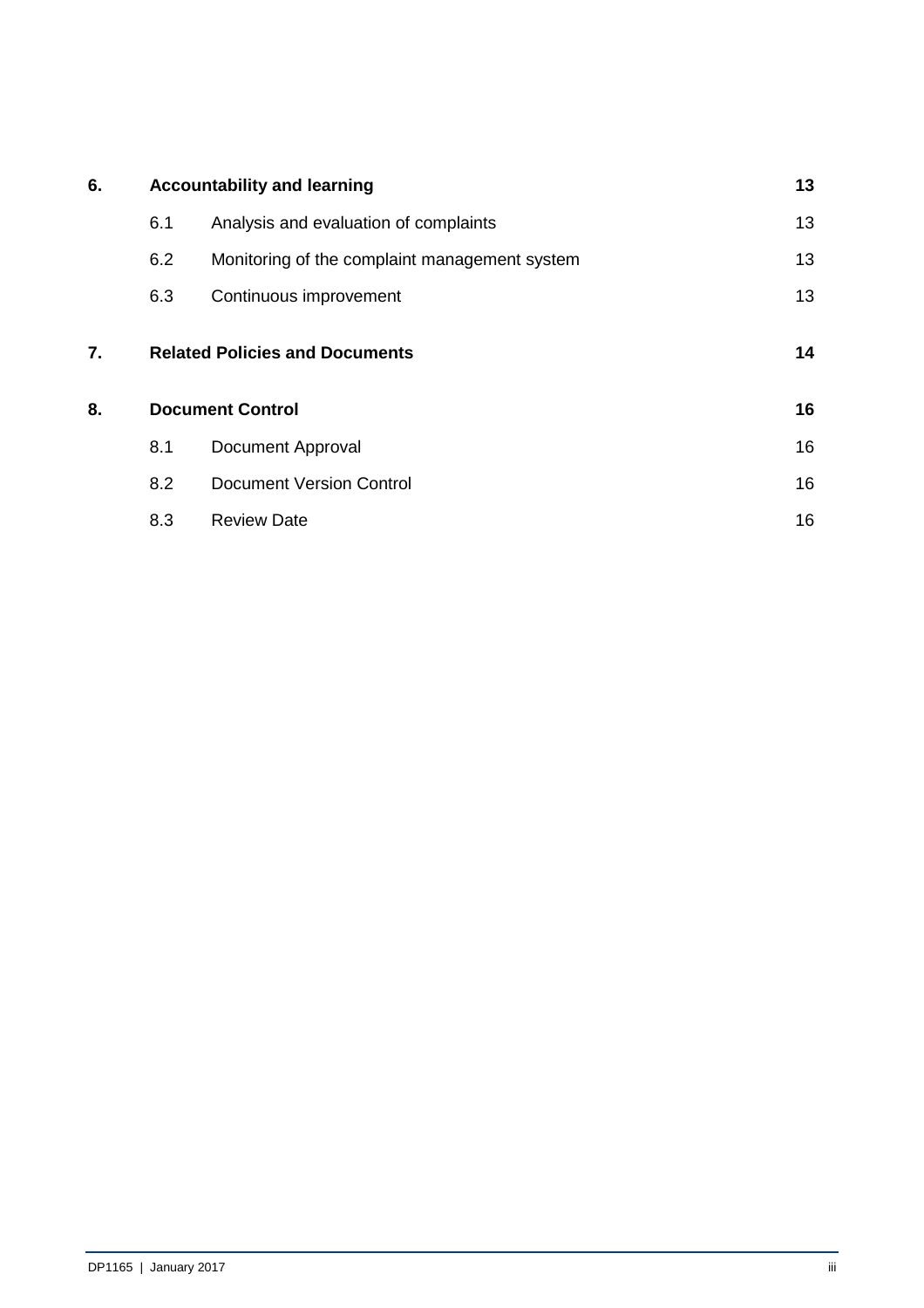## **1. Policy Statement**

## **1.1 Objectives**

The Department of Finance, Services and Innovation (DFSI) Complaint Handling Policy (the policy) is intended to ensure that we handle complaints fairly, efficiently and effectively.

The key objectives of our complaint management system are intended to:

- enable us to respond to issues raised by people making complaints in a timely and cost-effective way
- boost public confidence in our administrative process, and
- provide information that can be used by us to deliver quality improvements in our services, staff and complaint handling.

### **1.2 Scope**

This policy applies to complaints about all officers, consultants, contractors and outsourced service providers performing work for the Department of Finance, Services and Innovation (DFSI). It also applies to all DFSI activities that involve receiving or managing complaints from the public made to or about us, regarding our services, staff and complaint handling.

## **1.3 Ethical Conduct**

All activities must be conducted in an ethical and transparent manner and comply with the values, principles and articles in the Code of Ethics and Conduct.

Staff will ensure they are not involved in, or are not perceived to be involved in, a conflict of interest with any supplier. Those staff who have, or may be perceived to have, a vested interest in the outcome of a purchase or decision should disclose any conflict to their manager and discuss whether they should exclude themselves from any role in the purchase or decision.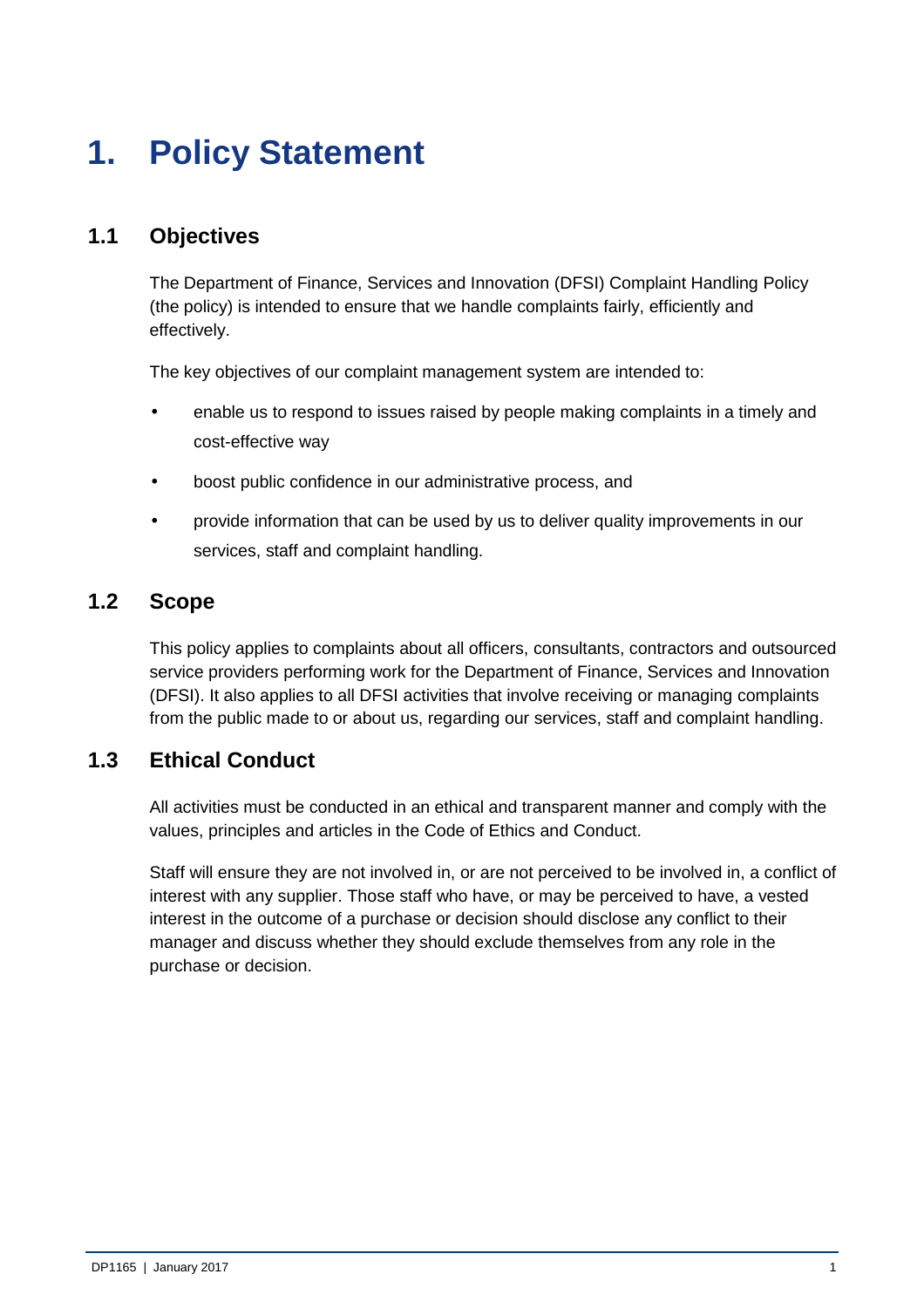## **2. Policy Components**

## **Organisational Commitments**

This organisation expects staff at all levels to be committed to fair, effective and efficient complaint handling.

The following table outlines the nature of the commitment expected from staff and the way that commitment should be implemented.

| <b>Who</b>                      | <b>Commitment</b>                                                                   | <b>How</b>                                                                                                                                                                                                                                                                                                                                                                                                                                                                                                                                                                                                                                                                                                                 |
|---------------------------------|-------------------------------------------------------------------------------------|----------------------------------------------------------------------------------------------------------------------------------------------------------------------------------------------------------------------------------------------------------------------------------------------------------------------------------------------------------------------------------------------------------------------------------------------------------------------------------------------------------------------------------------------------------------------------------------------------------------------------------------------------------------------------------------------------------------------------|
| The Secretary of<br><b>DFSI</b> | Promote a culture<br>that values<br>complaints and<br>their effective<br>resolution | Report publicly on DFSI's complaint handling.<br>Provide adequate support and direction to key staff<br>responsible for handling complaints.<br>Regularly review reports about complaint trends and<br>issues arising from complaints.<br>Encourage all staff to be alert to complaints and assist<br>those responsible for handling complaints resolve them<br>promptly.<br>Encourage staff to make recommendations for system<br>improvements.                                                                                                                                                                                                                                                                           |
|                                 |                                                                                     | Recognise and reward good complaint handling by staff.<br>Support recommendations for service, staff and<br>complaint handling improvements arising from the<br>analysis of complaint data.                                                                                                                                                                                                                                                                                                                                                                                                                                                                                                                                |
| Executives and<br>Managers      | Establish and<br>manage our<br>complaint<br>management<br>system.                   | Provide regular reports to the Secretary of DFSI on<br>issues arising from complaint handling work.<br>Ensure recommendations arising out of complaint data<br>analysis are canvassed with the Secretary of DFSI<br>and implemented where appropriate.<br>Recruit, train and empower staff to resolve complaints<br>promptly and in accordance with DFSI's policies and<br>procedures.<br>Encourage staff managing complaints to provide<br>suggestions on ways to improve the organisation's<br>complaint management system.<br>Encourage all staff to be alert to complaints and assist<br>those responsible for handling complaints resolve them<br>promptly.<br>Recognise and reward good complaint handling by staff. |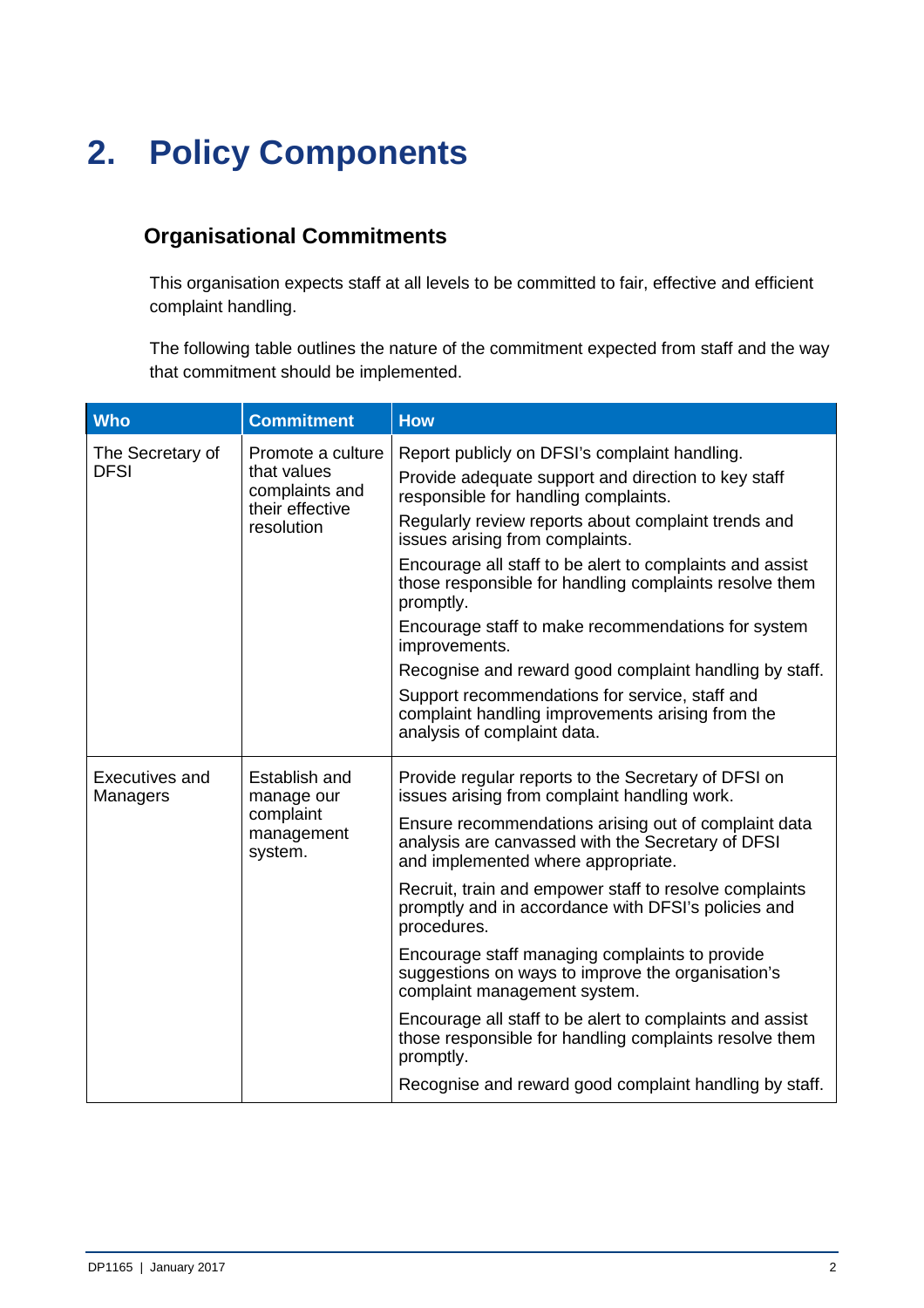| Staff whose duties<br>include complaint<br>handling | Demonstrate<br>exemplary<br>complaint<br>handling<br>practices              | Treat all people with respect, including people who make<br>complaints.                                                                      |  |
|-----------------------------------------------------|-----------------------------------------------------------------------------|----------------------------------------------------------------------------------------------------------------------------------------------|--|
|                                                     |                                                                             | Assist people make a complaint, if needed.                                                                                                   |  |
|                                                     |                                                                             | Comply with this policy and its associated procedures.                                                                                       |  |
|                                                     |                                                                             | Keep informed about best practice in complaint handling.                                                                                     |  |
|                                                     |                                                                             | Provide feedback to management on issues arising<br>from complaints.                                                                         |  |
|                                                     |                                                                             | Provide suggestions to management on ways to improve<br>the organisation's complaints management system.                                     |  |
|                                                     |                                                                             | Implement changes arising from individual complaints<br>and from the analysis of complaint data as directed by<br>management.                |  |
| All staff                                           | Understand and<br>comply with<br>DFSI's complaint<br>handling<br>practices. | Treat all people with respect, including people who make<br>complaints.                                                                      |  |
|                                                     |                                                                             | Be aware of DFSI's complaint handling policies and<br>procedures.                                                                            |  |
|                                                     |                                                                             | Assist people who wish to make complaints access<br>DFSI's complaints process.                                                               |  |
|                                                     |                                                                             | Be alert to complaints and assist staff handling<br>complaints resolve matters promptly.                                                     |  |
|                                                     |                                                                             | Provide feedback to management on issues arising from<br>complaints.                                                                         |  |
|                                                     |                                                                             | Implement changes arising from individual complaints<br>and from the analysis and evaluation of complaint data<br>as directed by management. |  |
|                                                     |                                                                             |                                                                                                                                              |  |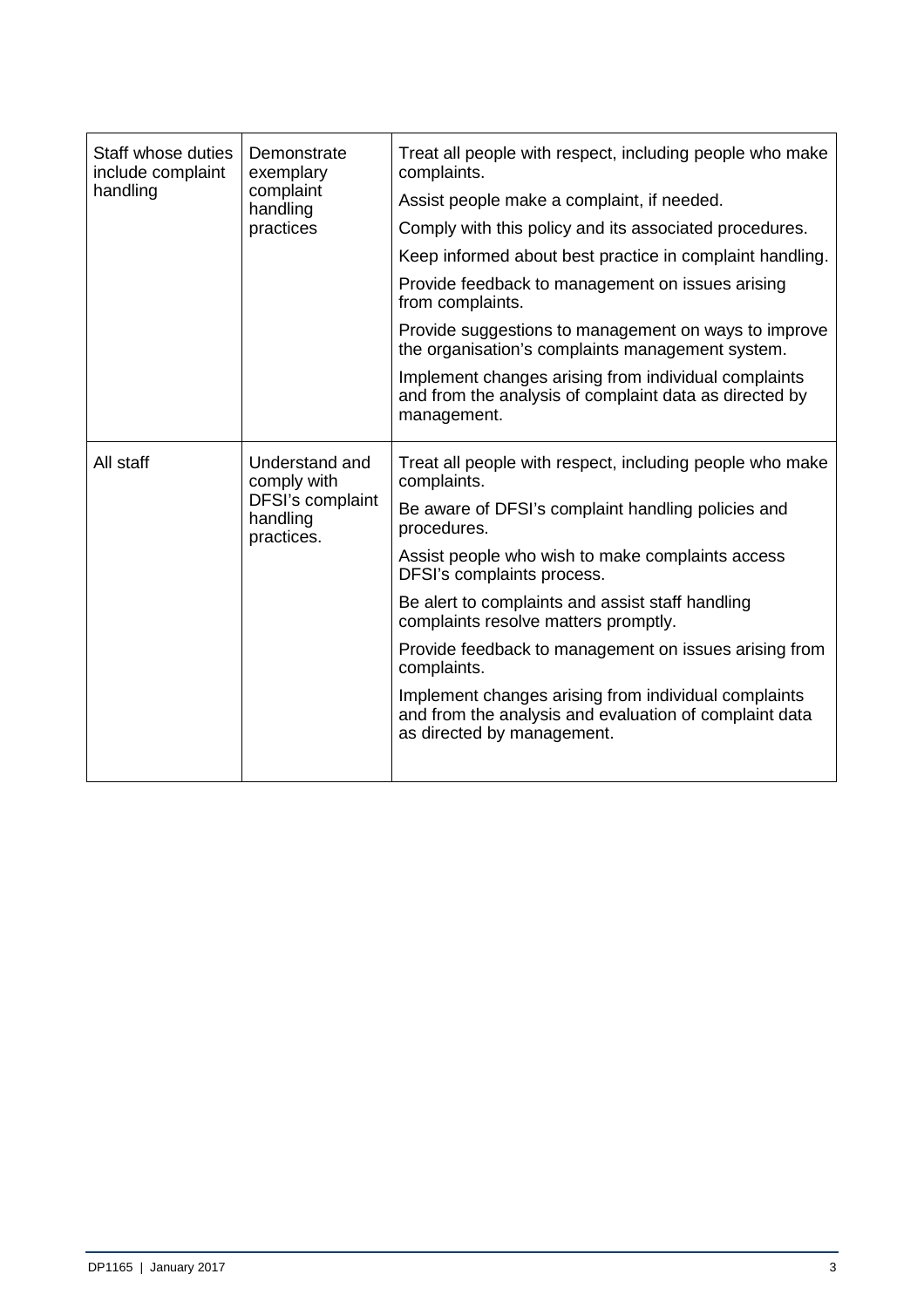## **3. Terms and Definitions**

#### **Complaint**

Expression of dissatisfaction made to or about us, services, staff or the handling of a complaint where a response or resolution is explicitly or implicitly expected or legally required.

A complaint covered by this Policy can be distinguished from:

- staff grievances [see our grievance policy]
- public interest disclosures made by our staff [see our internal reporting policy]
- Code of Conduct complaints [see our Code of Conduct]
- responses to requests for feedback about the standard of our service provision [see definition of 'feedback' below]
- reports of problems or wrongdoing merely intended to bring a problem to our notice with no expectation of a response [see definition of 'feedback below]
- service requests [see definition of 'service request' below], and
- requests for information [see our access to information policy].

#### **Complaint management system**

All policies, procedures, practices, staff, hardware and software used by us in the management of complaints.

#### **Dispute**

An unresolved complaint escalated either within or outside of our organisation.

#### **Feedback**

Opinions, comments and expressions of interest or concern, made directly or indirectly, explicitly or implicitly, to or about us, about our, services or complaint handling where a response is not explicitly or implicitly expected or legally required.

#### **Service request**

The definition of a service request will vary depending on the organisation's core business. However, it is likely to include:

- requests for approval
- requests for action
- routine enquiries about the organisation's business
- requests for the provision of services and assistance
- reports of failure to comply with laws regulated by the organisation
- requests for explanation of policies, procedures and decisions.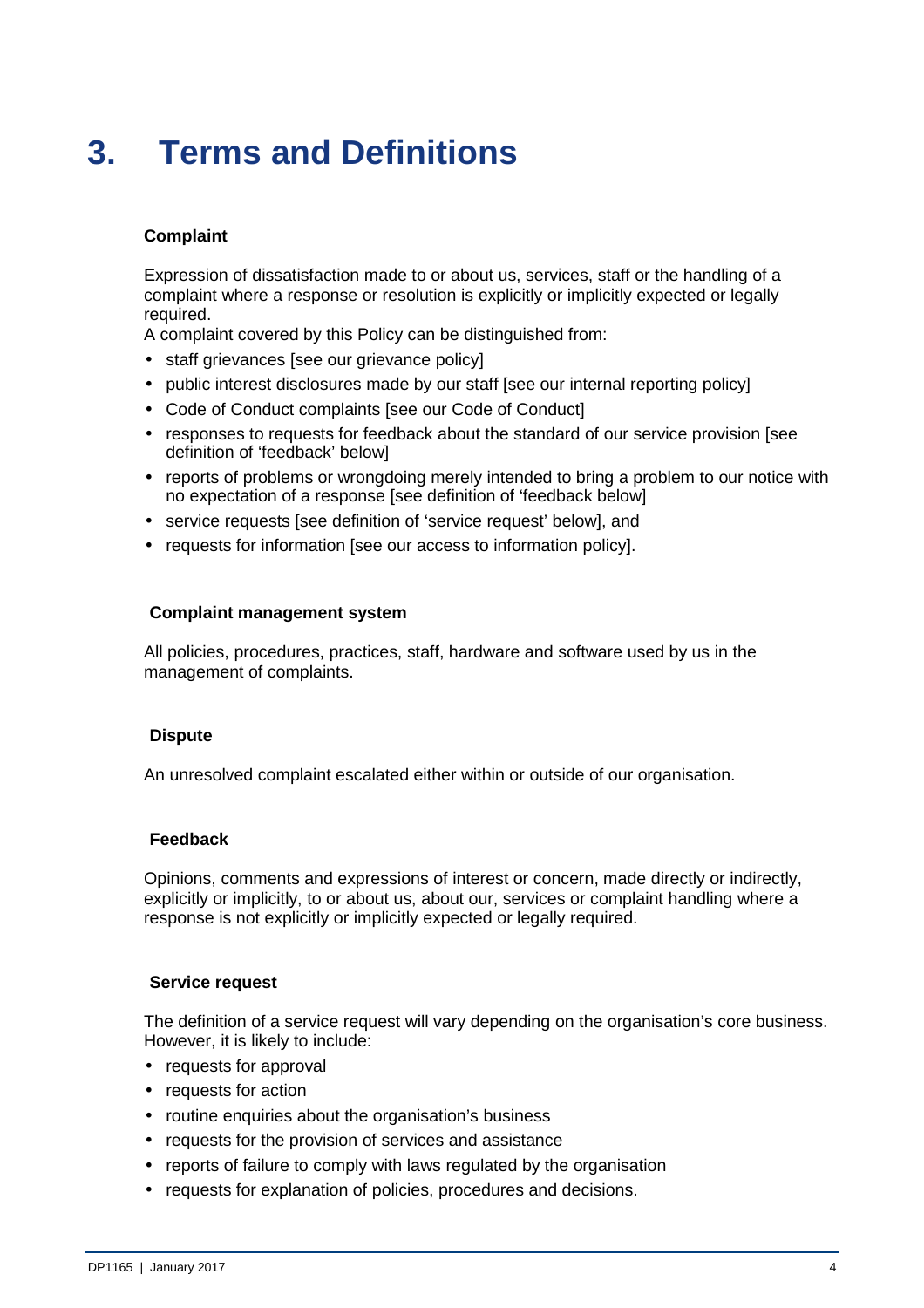#### **Grievance**

A clear, formal, written statement by an individual staff member about another staff member or a work-related problem.

#### **Policy**

A statement of instruction, that sets out how we should fulfil our vision, mission and goals.

#### **Procedure**

A statement or instruction, that sets out how our policies will be implemented and by whom.

#### **Public interest disclosure**

A report about wrongdoing made by a public official in New South Wales that meets the requirements of the Public Interest Disclosures Act 1994.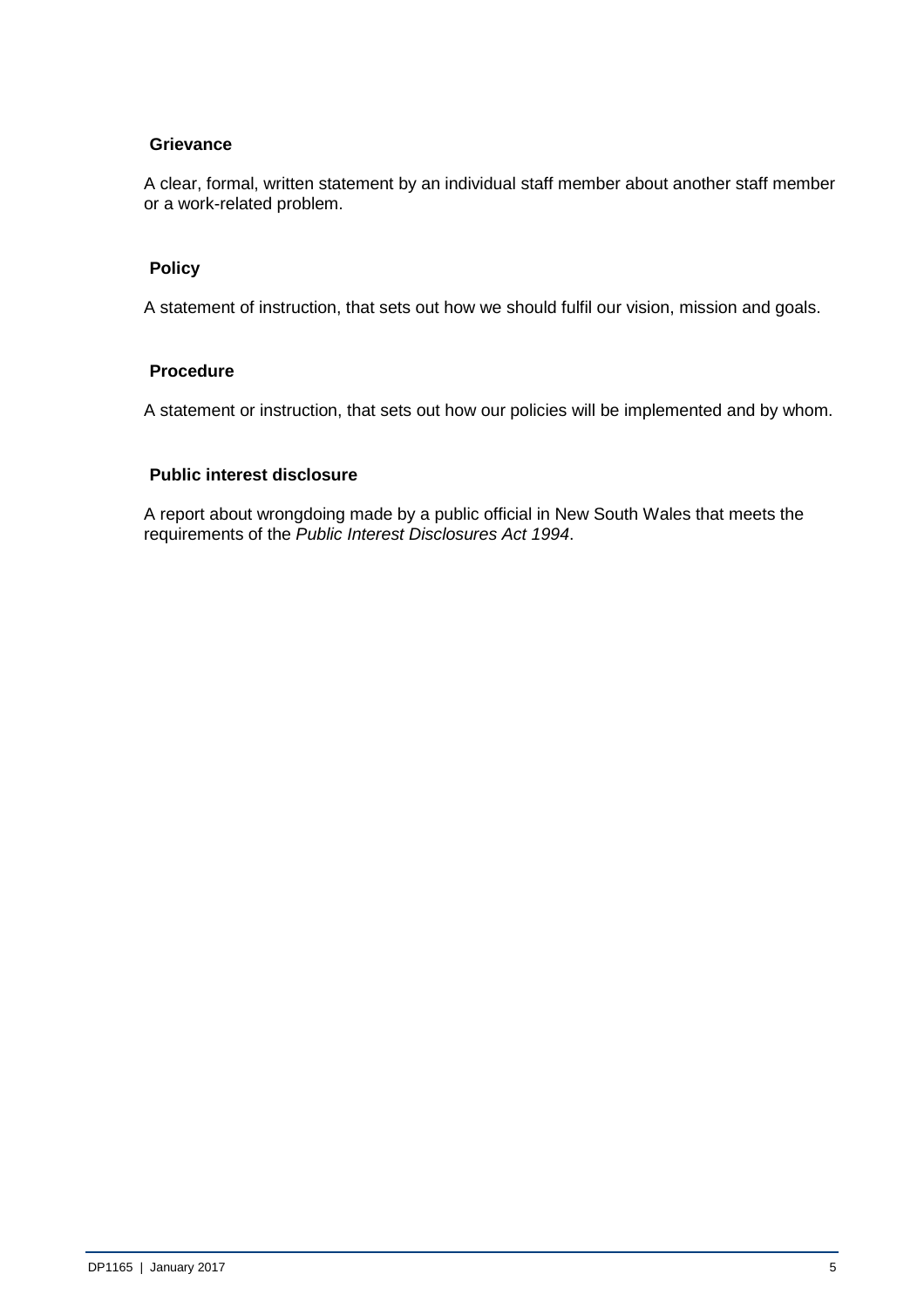## **4. Guiding principles**



## **4.1 Facilitate complaints**

#### **People focus**

We are committed to seeking and receiving feedback and complaints about our services, systems, practices, procedures, products and complaint handling.

Any concerns raised in feedback or complaints will be dealt with within a reasonable timeframe.

People making complaints will be:

- provided with information about our complaint handling process
- provided with multiple and accessible ways to make complaints
- listened to, treated with respect by staff and actively involved in the complaint process where possible and appropriate, and
- provided with reasons for our decision/s and any options for redress or review.

#### **No detriment to people making complaints**

We will take all reasonable steps to ensure that people making complaints are not adversely affected because a complaint has been made by them or on their behalf.

#### **Anonymous complaints**

We accept anonymous complaints and will carry out an investigation of the issues raised where there is enough information provided.

#### **Accessibility**

We will ensure that information about how and where complaints may be made to or about us is well publicised. We will ensure that our systems to manage complaints are easily understood and accessible to everyone, particularly people who may require assistance.

If a person prefers or needs another person or organisation to assist or represent them in the making and/ or resolution of their complaint, we will communicate with them through their representative if this is their wish.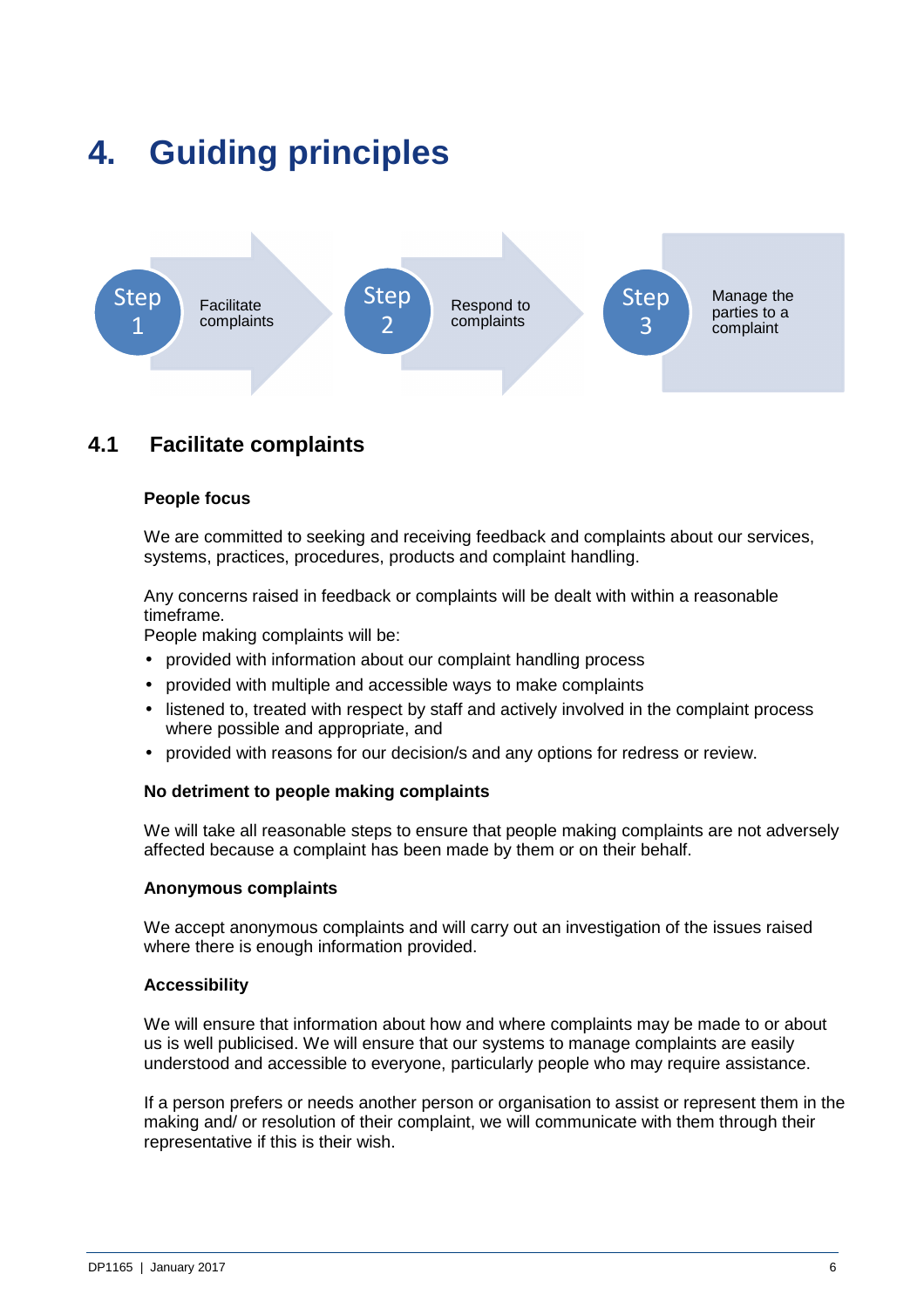Anyone may represent a person wishing to make a complaint with their consent (e.g. advocate, family member, legal or community representative, member of Parliament, another organisation).

#### **No charge**

Complaining to us is free.

### **4.2 Respond to complaints**

#### **Early resolution**

Where possible, complaints will be resolved at first contact with the agency within DFSI.

#### **Responsiveness**

We will promptly acknowledge receipt of complaints.

We will assess and prioritise complaints in accordance with the urgency and/or seriousness of the issues raised. If a matter concerns an immediate risk to safety or security the response will be immediate and will be escalated appropriately.

We are committed to managing people's expectations, and will inform them as soon as possible, of the following:

- the complaints process
- the expected timeframes for our actions
- the progress of the complaint and reasons for any delay
- their likely involvement in the process, and
- the possible or likely outcome of their complaint.

We will advise people as soon as possible when we are unable to deal with any part of their complaint and provide advice about where such issues and/or complaints may be directed (if known and appropriate).

We will also advise people as soon as possible when we are unable to meet our timeframes for responding to their complaint and the reason for our delay.

#### **Objectivity and fairness**

We will address each complaint with integrity and in an equitable, objective and unbiased manner.

We will ensure that the person handling a complaint is different from any staff member whose conduct or service is being complained about.

Conflicts of interests, whether actual or perceived, will be managed responsibly. In particular, internal reviews of how a complaint was managed will be conducted by a person other than the original decision maker.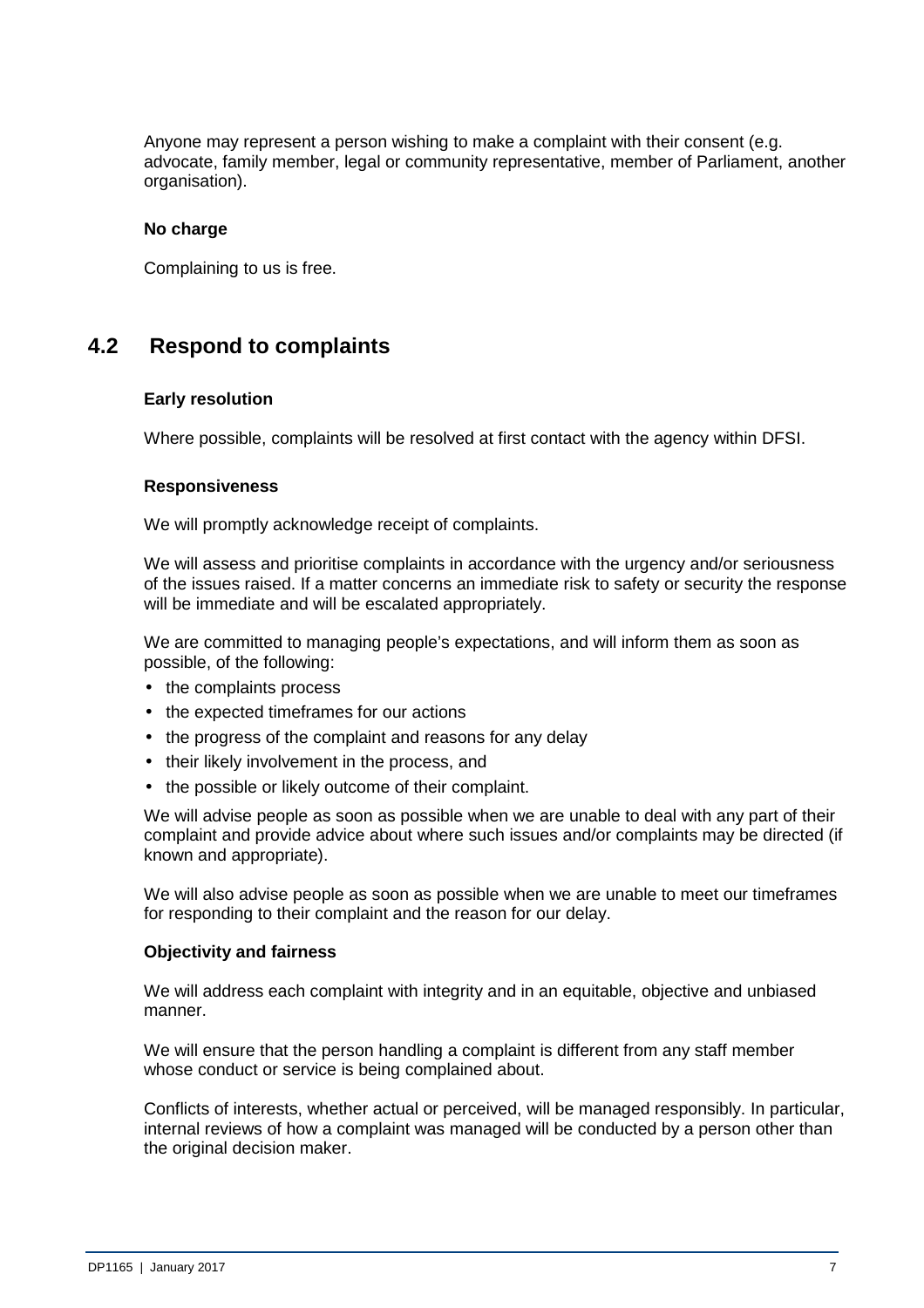#### **Responding flexibly**

Our staff are empowered to resolve complaints promptly and with as little formality as possible. We will adopt flexible approaches to service delivery and problem solving to enhance accessibility for people making complaints and/or their representatives.

We will assess each complaint on its merits and involve people making complaints and/or their representative in the process as far as possible.

#### **Confidentiality**

We will protect the identity of people making complaints where this is practical and appropriate.

Personal information that identifies individuals will only be disclosed or used by the agency within DSFI as permitted under the relevant privacy laws, secrecy provisions and any relevant confidentiality obligations.

### **4.3 Manage the parties to a complaint**

#### **Complaints involving multiple agencies**

Where a complaint involves multiple organisations, we will work with the other organisation/s where possible, to ensure communication with the person making a complaint and/or their representative is clear and coordinated.

Subject to privacy and confidentiality considerations, communication and information sharing between the parties will also be organised to facilitate a timely response to the complaint.

Where a complaint involves multiple areas within our organisation, responsibility for communicating with the person making the complaint and/or their representative will also be coordinated.

Where our services are contracted out, we expect contracted service providers to have an accessible and comprehensive complaint management system. We take complaints not only about the actions of our staff but also the actions of service providers.

#### **Complaints involving multiple parties**

When similar complaints are made by related parties we will try to arrange to communicate with a single representative of the group.

#### **Empowerment of staff**

All staff managing complaints are empowered to implement our complaint management system as relevant to their role and responsibilities.

Staff are encouraged to provide feedback on the effectiveness and efficiency of all aspects of our complaint management system.

#### **Managing unreasonable conduct by people making complaints**

We are committed to being accessible and responsive to all people who approach us with feedback or complaints. At the same time our success depends on: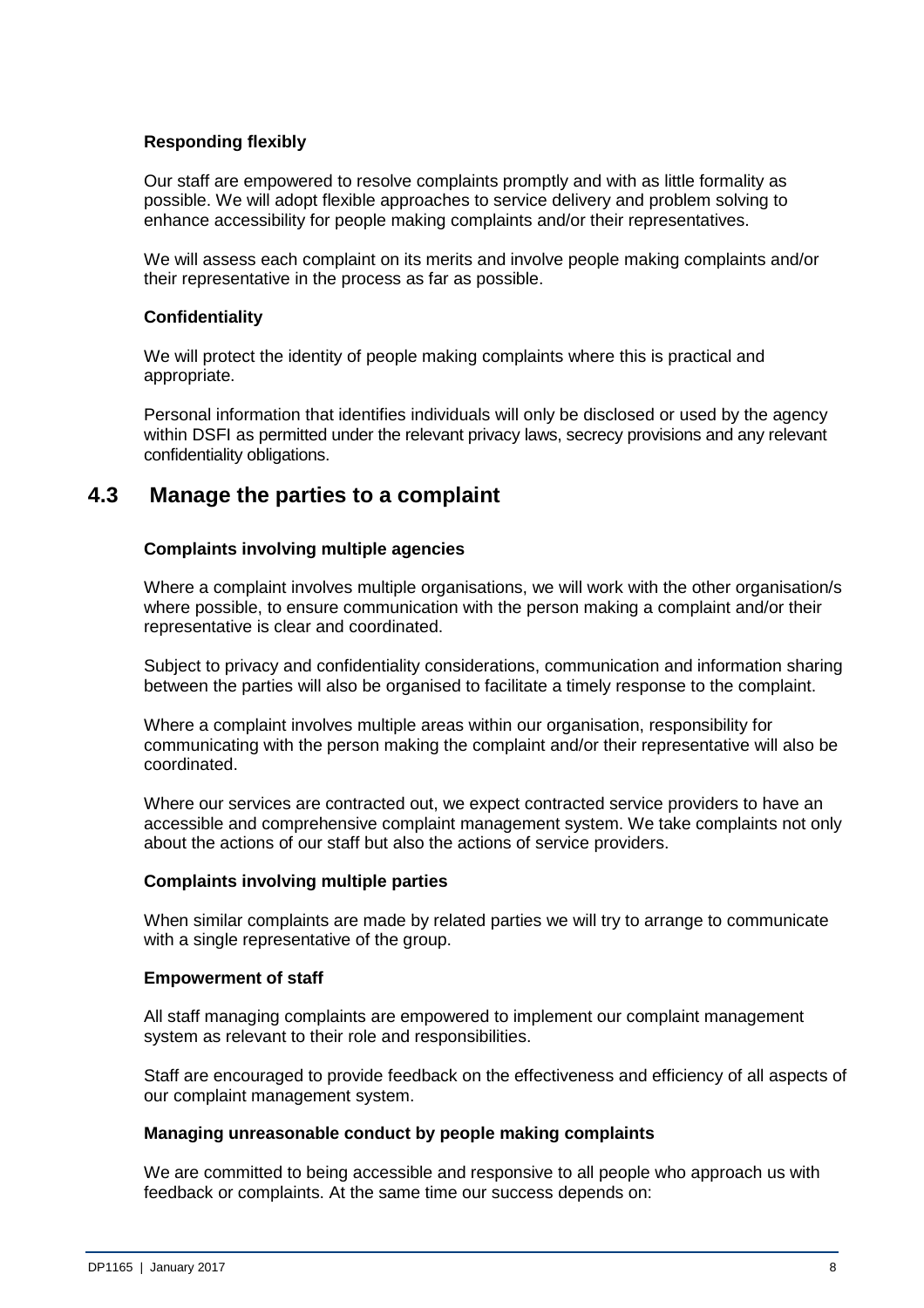- our ability to do our work and perform our functions in the most effective and efficient way possible
- the health, safety and security of our staff, and
- our ability to allocate our resources fairly across all the complaints we receive.

When people behave unreasonably in their dealings with us, their conduct can significantly affect the progress and efficiency of our work. As a result, we will take proactive and decisive action to manage any conduct that negatively and unreasonably affects us and will support our staff to do the same in accordance with this policy.

For further information on managing unreasonable conduct by people making complaints please see the Ombudsman's Managing Unreasonable Complainant Conduct Model Policy 2012.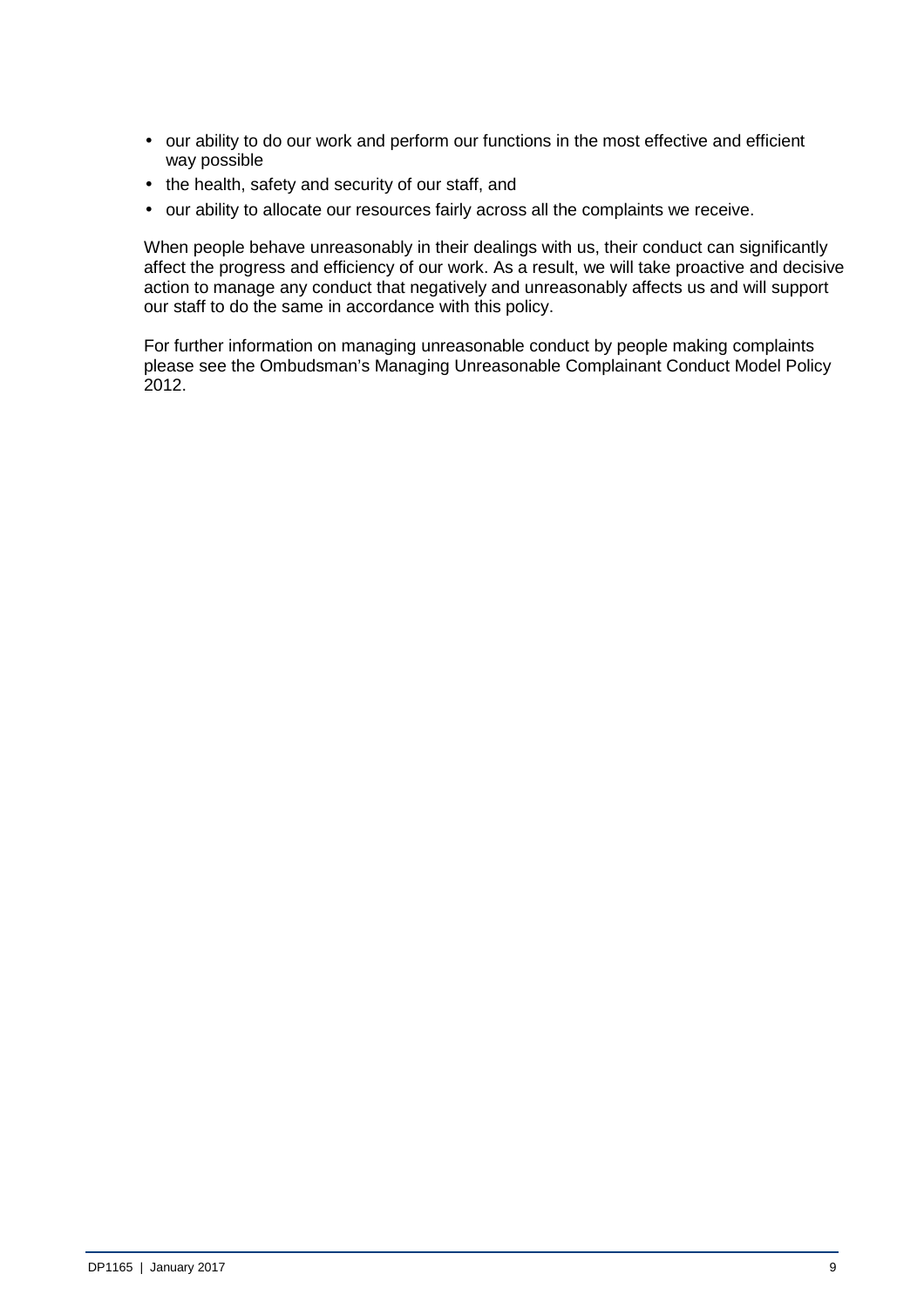## **5. Complaint management system**



### **5.1 Introduction**

When responding to complaints, staff should act in accordance with our complaint handling procedures as well as any other internal documents providing guidance on the management of complaints.

Staff should also consider any relevant legislation and/or regulations when responding to complaints and feedback.

The five key stages in our complaint management system are set out below.

## **5.2 Receipt of complaints**

We will record the complaint and its supporting information. We will also assign a unique identifier to the complaint file.

The record of the complaint will document:

- the contact information of the person making a complaint
- issues raised by the person making a complaint and the outcome/s they want
- any other relevant information, and
- any additional support the person making a complaint requires.

### **5.3 Acknowledgement of complaints**

We will acknowledge receipt of each complaint promptly, and preferably within two working days.

Consideration will be given to the most appropriate medium (e.g. email, letter) for communicating with the person making a complaint.

### **5.4 Initial assessment and addressing of complaints**

#### **Initial assessment**

After acknowledging receipt of the complaint, we will confirm whether the issue/s raised in the complaint is/are within our control. We will also consider the outcome/s sought by the person making a complaint and, where there is more than one issue raised, determine whether each issue needs to be separately addressed.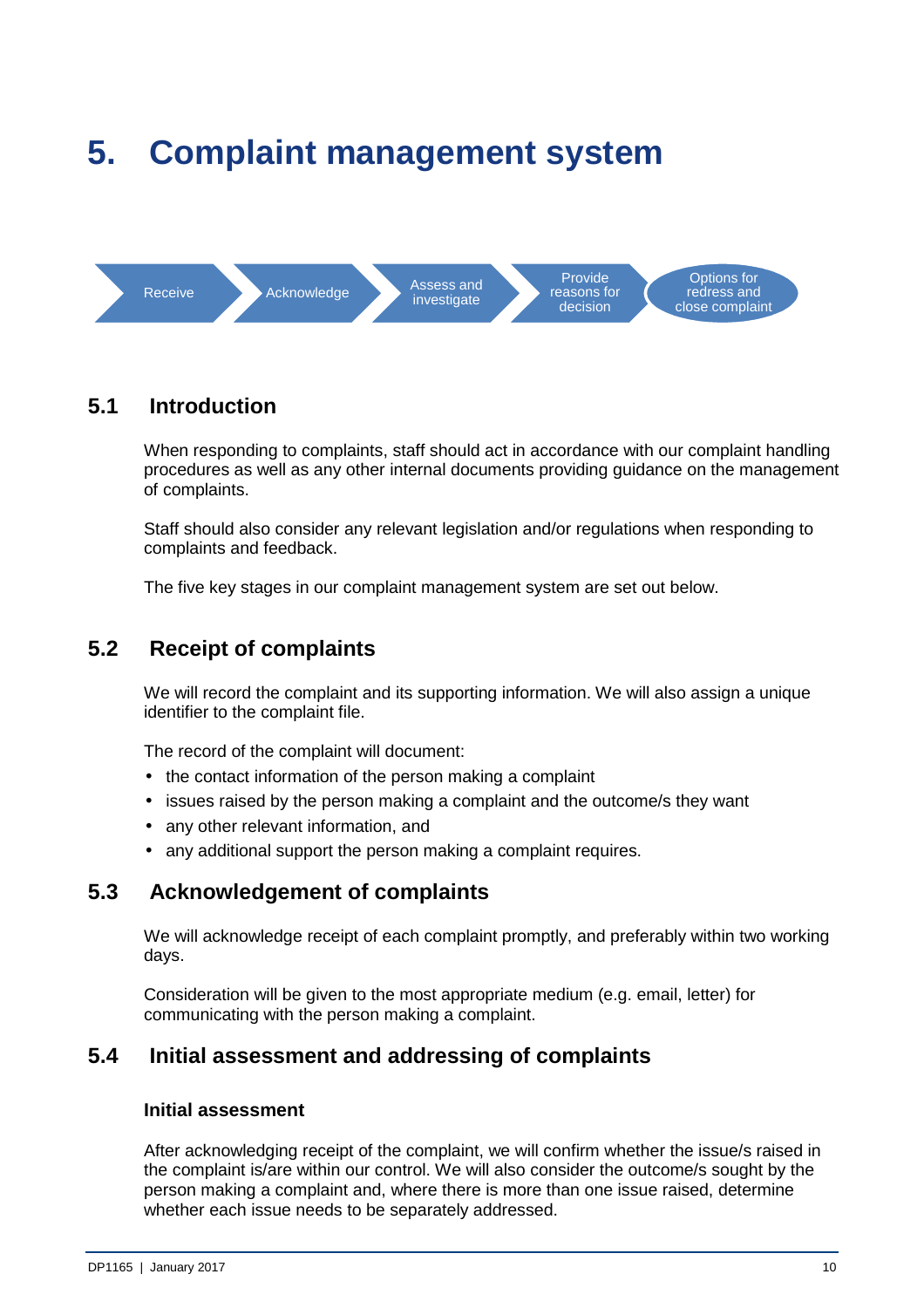When determining how a complaint will be managed, we will consider:

- how serious, complicated or urgent the complaint is
- whether the complaint raises concerns about people's health and safety
- how the person making the complaint is being affected
- the risks involved if resolution of the complaint is delayed, and
- whether a resolution requires the involvement of other organisations.

#### **Addressing complaints**

After assessing the complaint, we will consider how to manage it. To manage a complaint we may:

- give the person making a complaint information or an explanation
- gather information from the product, person or area that the complaint is about, or
- investigate the claims made in the complaint.

We will keep the person making the complaint up to date on our progress, particularly if there are any delays.

We will also communicate the outcome of the complaint using the most appropriate medium. Which actions we decide to take will be tailored to each case and take into account any statutory requirements.

### **5.5 Providing reasons for decisions**

Following consideration of the complaint and any investigation into the issues raised, we will contact the person making the complaint and advise them:

- the outcome of the complaint and any action we took
- the reason/s for our decision
- the remedy or resolution/s that we have proposed or put in place, and
- any options for review that may be available to the complainant, such as an internal review, external review or appeal.

If in the course of investigation, we make any adverse findings about a particular individual, we will consider any applicable privacy obligations under the *Privacy and Personal* Information Protection Act 1998 and any applicable exemptions in or made pursuant to that Act, before sharing our findings with the person making the complaint.

## **5.6 Closing the complaint, record keeping, redress and review**

We will keep comprehensive records about:

- how we managed the complaint
- the outcome/s of the complaint (including whether it or any aspect of it was substantiated, any recommendations made to address problems identified and any decisions made on those recommendations, and
- any outstanding actions that need to be followed up.

We will ensure outcomes are properly implemented, monitored and reported to the complaint handling manager and/or senior management.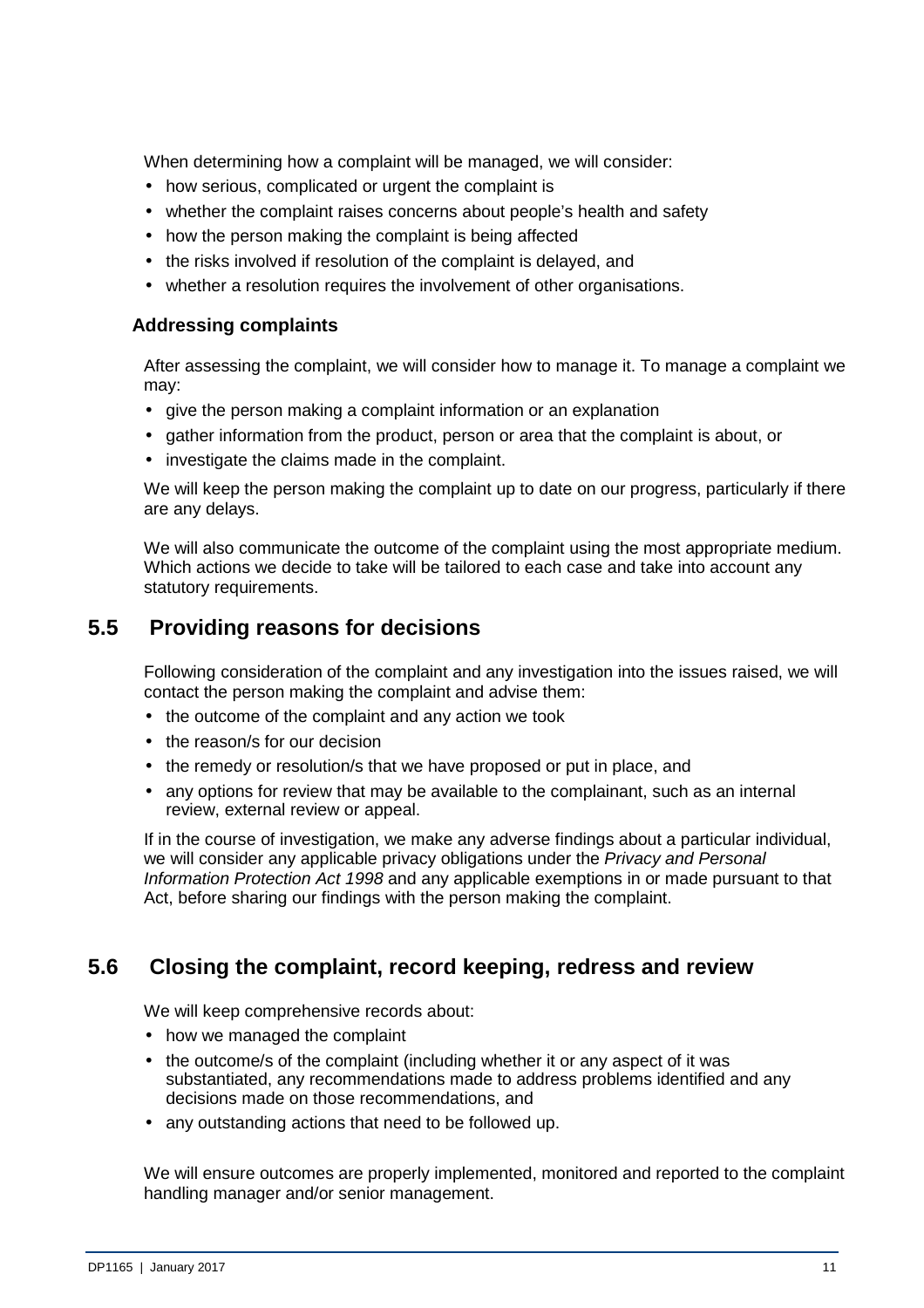## **5.7 Alternative avenues for dealing with complaints**

We will inform people who make complaints to or about us about any internal or external review options available to them (including any relevant Ombudsman or oversight bodies).

## **5.8 The three levels of complaint handling**



We aim to resolve complaints at the first level, the frontline. Wherever possible, staff will be adequately equipped to respond to complaints, including being given appropriate authority, training and supervision.

Where this is not possible, we may decide to escalate the complaint to a more senior officer within DFSI. This second level of complaint handling will provide for the following internal mechanisms:

- assessment and possible investigation of the complaint and decision/s already made, and/or
- facilitated resolution (where a person not connected with the complaint reviews the matter and attempts to find an outcome acceptable to the relevant parties).

Where a person making a complaint is dissatisfied with the outcome of DFSI review of their complaint, they may seek an external review of our decision (by the Ombudsman, for example).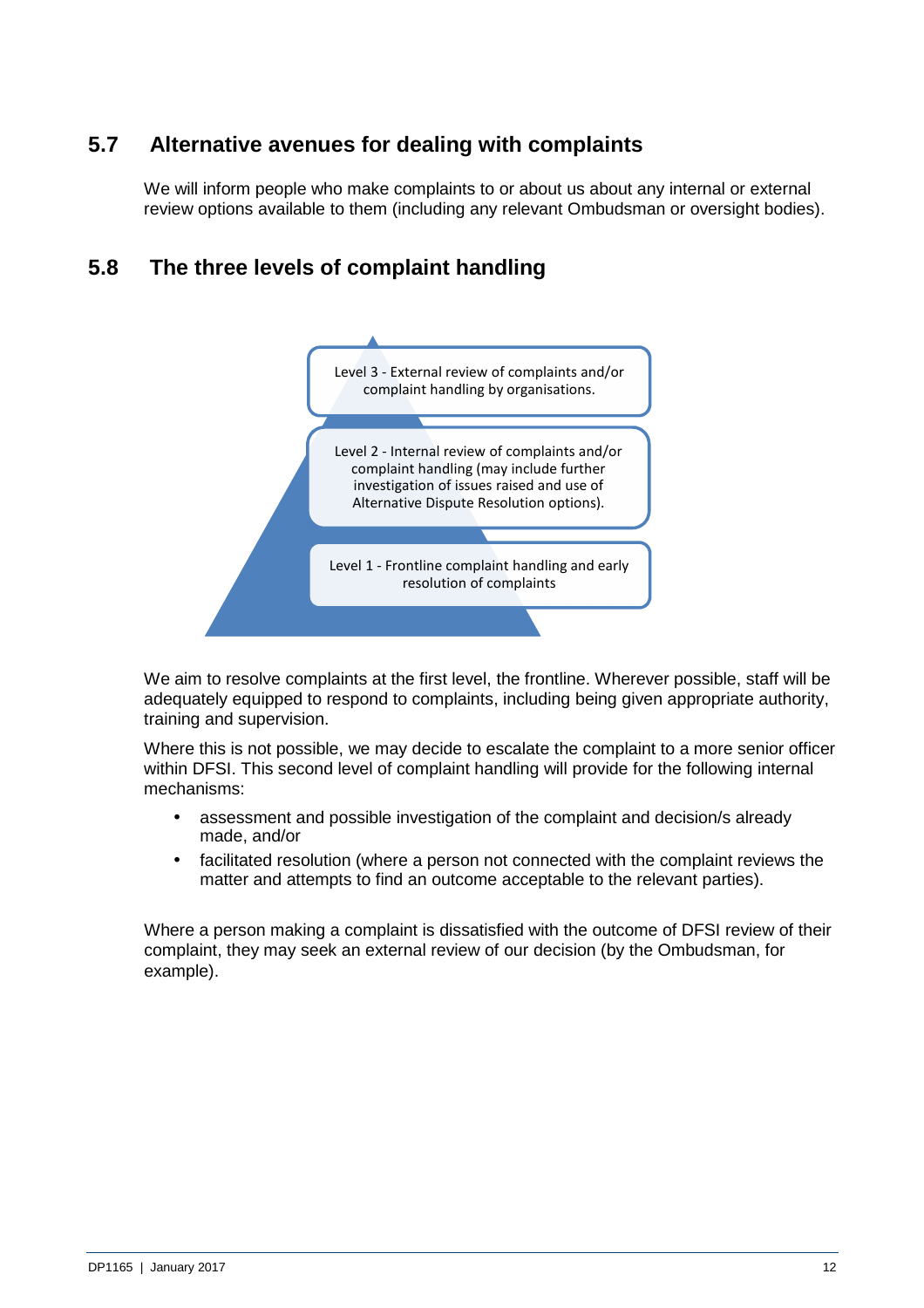## **6. Accountability and learning**

#### **6.1 Analysis and evaluation of complaints**

We will ensure that complaints are recorded in a systematic way so that information can be easily retrieved for reporting and analysis.

Regular reports will contain information on:

- the number of complaints received
- the outcome of complaints, including matters resolved at the frontline
- issues arising from complaints
- systemic issues identified, and
- the number of requests we receive for internal and/or external review of our complaint handling.

Regular analysis of these reports will be undertaken to monitor trends, measure the quality of our customer service and make improvements.

Both reports and their analysis will be provided to DFSI's Secretary and senior management for review.

### **6.2 Monitoring of the complaint management system**

We will continually monitor our complaint management system to:

- ensure its effectiveness in responding to and resolving complaints, and
- identify and correct deficiencies in the operation of the system.

Monitoring may include the use of audits, complaint satisfaction surveys and online listening tools and alerts.

### **6.3 Continuous improvement**

We are committed to improving the effectiveness and efficiency of our complaint management system. To this end, we will:

- support the making and appropriate resolution of complaints
- implement best practices in complaint handling
- recognise and reward exemplary complaint handling by staff
- regularly review the complaints management system and complaint data, and
- implement appropriate system changes arising out of our analysis of complaints data and continual monitoring of the system.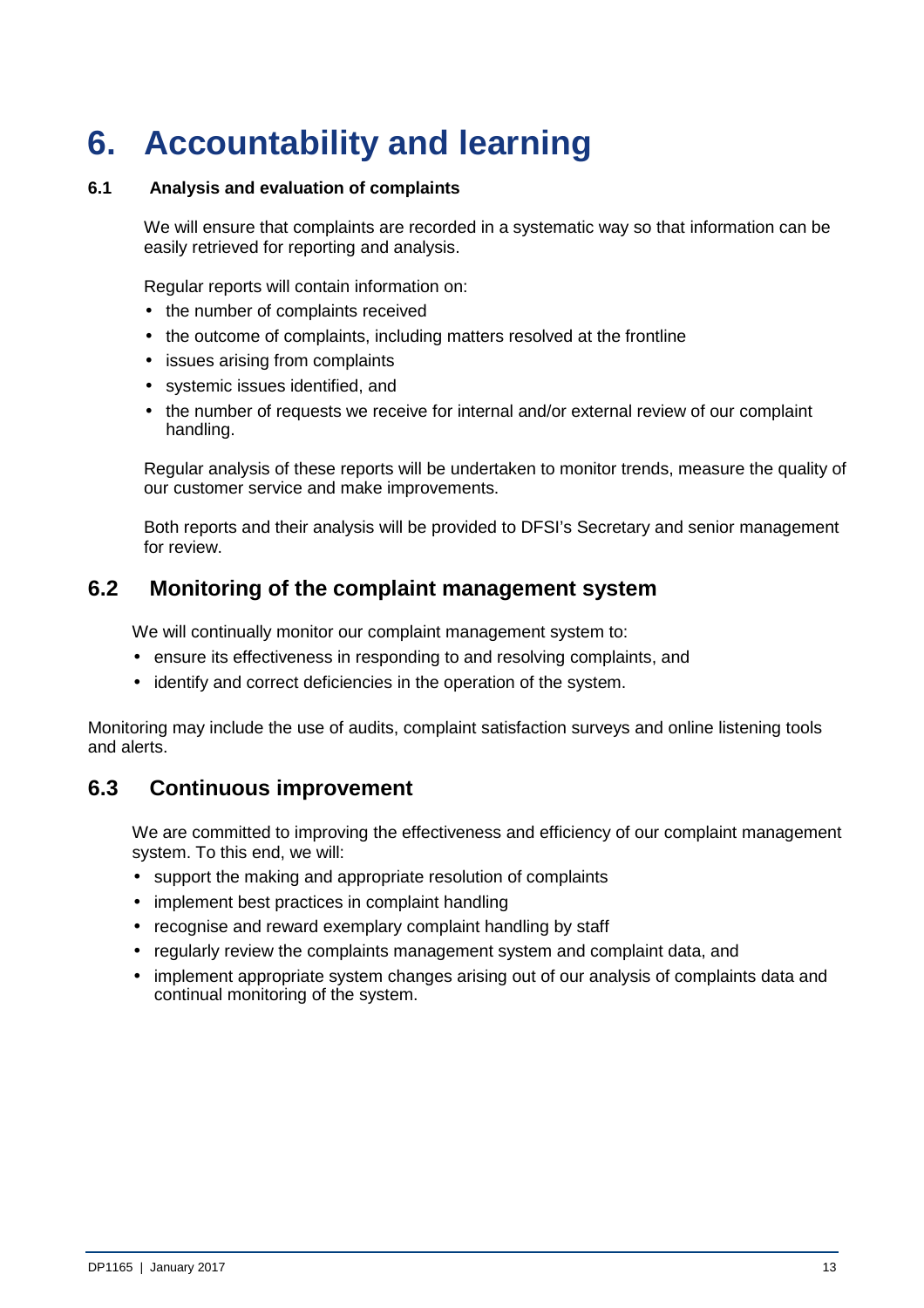## **7. Related Policies and Documents**

| <b>Issuer</b>                                                | <b>Reference</b>                | <b>Document Name</b>                                                         |
|--------------------------------------------------------------|---------------------------------|------------------------------------------------------------------------------|
| NSW Ombudsman                                                | <b>ISBN 9781</b><br>925061 55 0 | Complaint Management framework & policy<br>model                             |
| Department of<br>Finance, Services<br>and Innovation         | 2 September<br>2015             | Code of Ethics & Conduct                                                     |
| Department of<br>Services,<br>Technology &<br>Administration | August 2010                     | Customer Feedback Management Policy [to be<br>revoked once this is approved] |
| Department of<br>Finance, Services<br>and Innovation         | Jan 2017                        | Complex behaviour policy                                                     |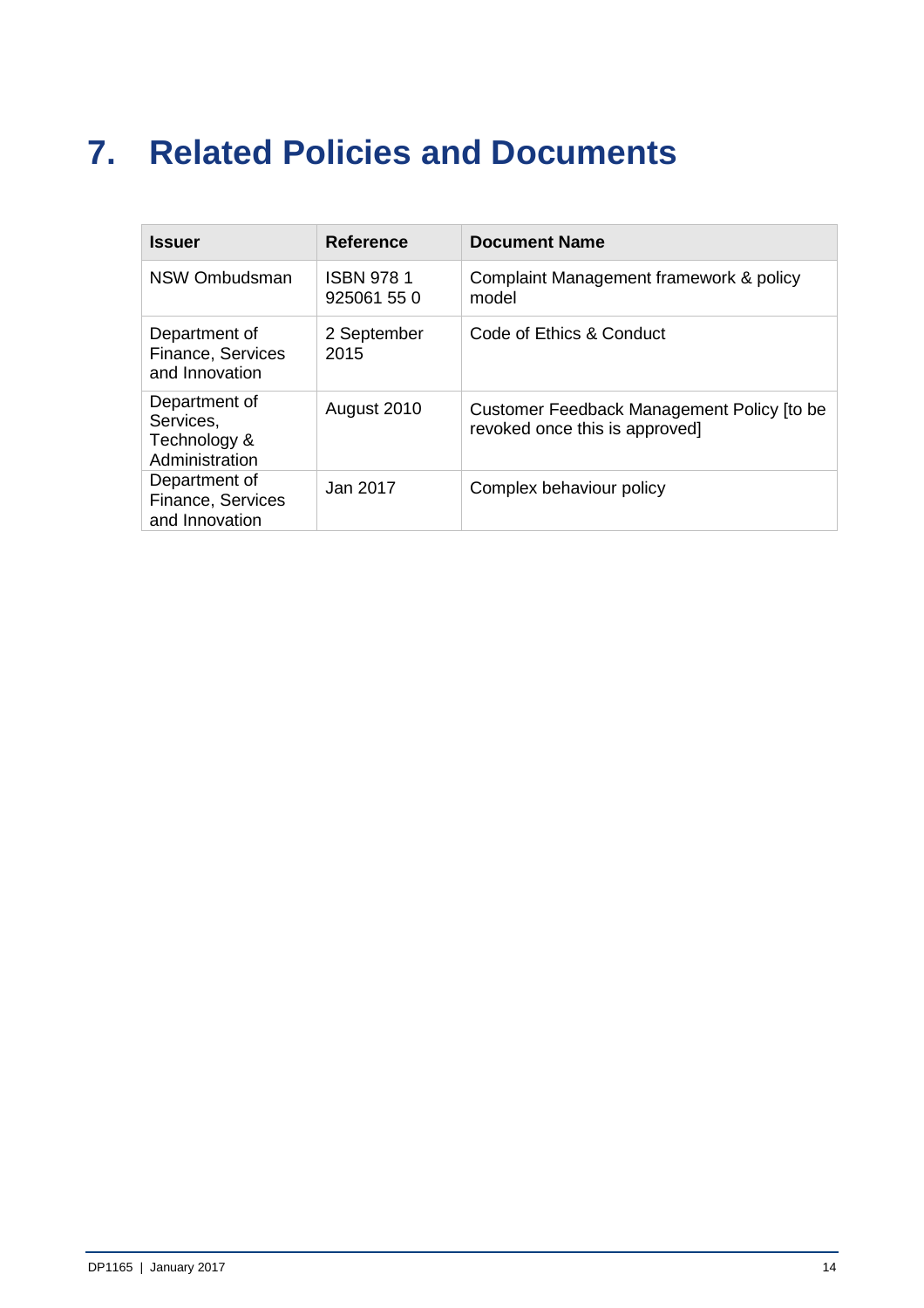## **8. Exemption from this Policy**

Business units under DFSI are unique and therefore have a range of factors as to why particular aspects of this overarching policy do not fit. These reasons can range from legislative or regulatory restrictions to the type of services they provide.

The following exemptions apply:

- Statutory Authority Officers
- any related Boards.